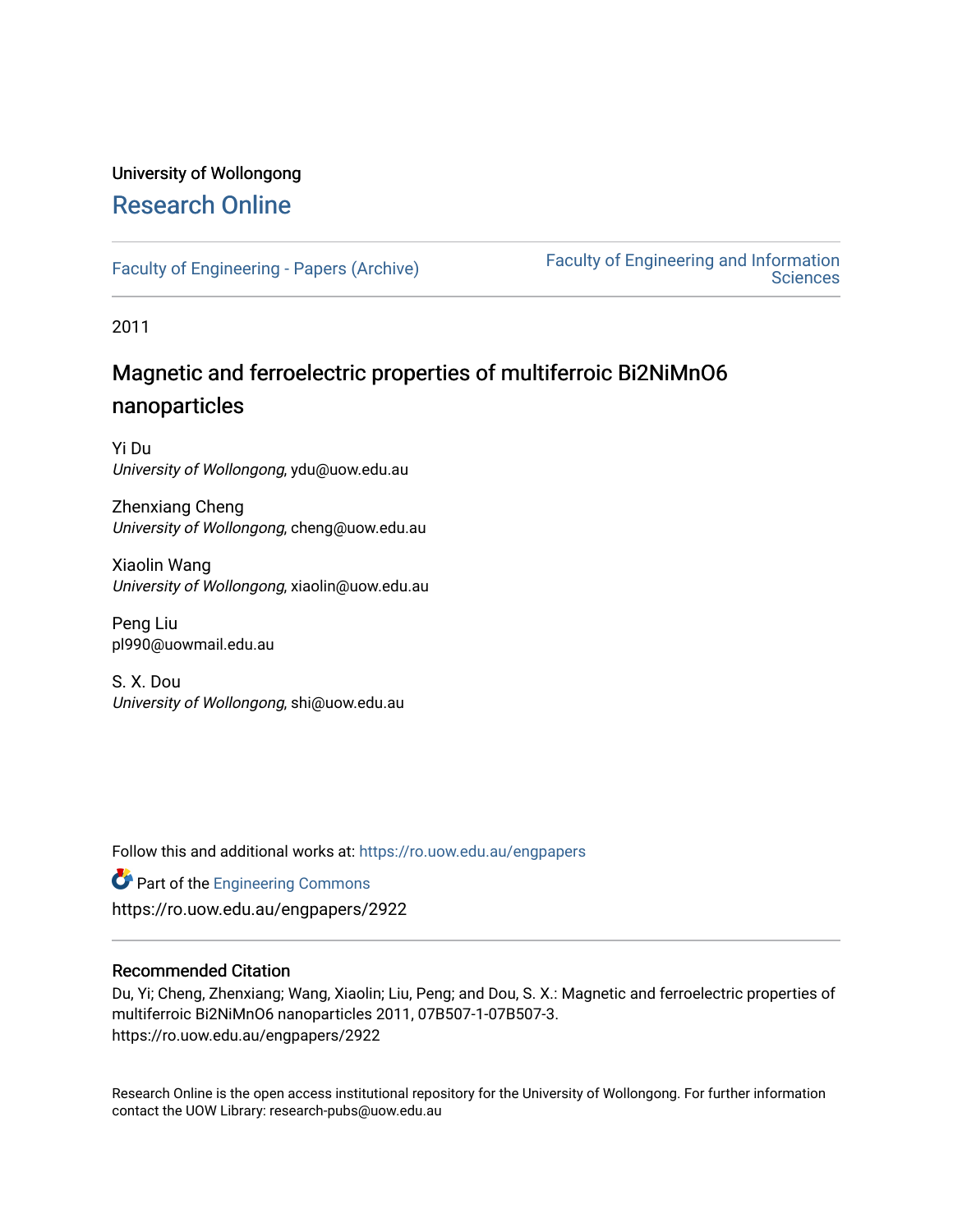$\text{AlP}$  Applied Physics

# Magnetic and ferroelectric properties of multiferroic Bi2NiMnO6 nanoparticles

Y. Du, Z. X. Cheng, X. L. Wang, P. Liu, and S. X. Dou

Citation: J. Appl. Phys. 109, 07B507 (2011); doi: 10.1063/1.3537943 View online: http://dx.doi.org/10.1063/1.3537943 View Table of Contents: http://jap.aip.org/resource/1/JAPIAU/v109/i7

Published by the American Institute of Physics.

## **Related Articles**

Thermally activated magnetization switching in a nanostructured synthetic ferrimagnet J. Appl. Phys. 113, 063914 (2013) Probing nanowire edge roughness using an extended magnetic domain wall Appl. Phys. Lett. 102, 062409 (2013) Reversal process of a magnetic vortex core under the combined action of a perpendicular field and spin transfer torque Appl. Phys. Lett. 102, 062401 (2013) Stripe-vortex transitions in ultrathin magnetic nanostructures J. Appl. Phys. 113, 054312 (2013) Phase locking of vortex-based spin-torque nanocontact oscillators by antivortices Appl. Phys. Lett. 102, 052403 (2013)

### Additional information on J. Appl. Phys.

Journal Homepage: http://jap.aip.org/ Journal Information: http://jap.aip.org/about/about the journal Top downloads: http://jap.aip.org/features/most\_downloaded Information for Authors: http://jap.aip.org/authors

### **ADVERTISEMENT**



• Post-publication rating and commenting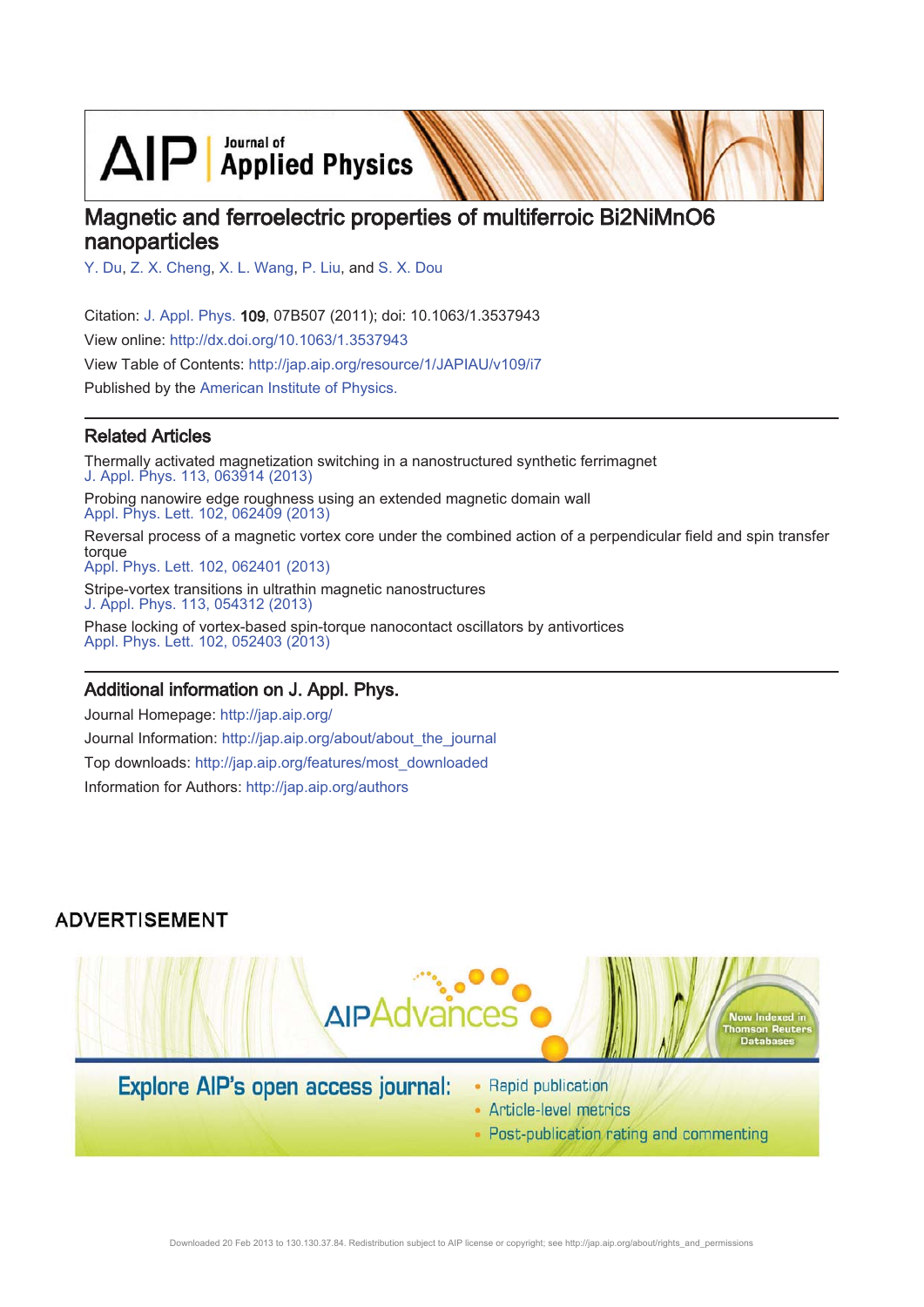# Magnetic and ferroelectric properties of multiferroic  $Bi<sub>2</sub>NiMnO<sub>6</sub>$ nanoparticles

Y. Du, Z. X. Cheng, X. L. Wang, $a^0$  P. Liu, and S. X. Dou Institute for Superconducting and Electronic Materials, University of Wollongong, Wollongong,

New South Wales 2522, Australia

(Presented 15 November 2010; received 22 September 2010; accepted 22 October 2010; published online 21 March 2011)

Multiferroic  $Bi_2NiMnO_6$  nanoparticles were synthesized by a simple electrospray method.  $Bi<sub>2</sub>NiMnO<sub>6</sub>$  nanoparticles crystallize in the monoclinic structure with space group C121. The particles show a uniform spherical shape with a diameter of 100 nm to 300 nm. The ferromagnetic transition of  $Bi_2NiMnO_6$  is confirmed at 122 K. The room temperature ferroelectricity of the  $Bi_2NiMnO_6$ nanoparticles is verified by Kelvin probe force microscopy.  $\odot$  2011 American Institute of Physics. [doi:10.1063/1.3537943]

### I. INTRODUCTION

Multiferroic materials, which show coexistence of ferroelectric and magnetic orderings, have been attracting intense interest due to their interesting fundamental nature and potentially wide applications. $1-3$  However, candidate multiferroic materials are very rare because ferromagnetism requires transition metals with unpaired 3d electrons and an unfilled 3d orbital, while ferroelectricity needs transition metals with filled  $3d$  orbitals. Oxide perovskites  $(ABO<sub>3</sub>)$  have been proposed as potential multiferroic materials with possible A-site ferroelectricity and B-site magnetism. Even though  $ABO<sub>3</sub>$  compounds, such as  $BiFeO<sub>3</sub>$ ,  $^{4} BiMnO<sub>3</sub>$ ,  $^{5}$  and DyFeO<sub>3</sub>,  $^{6}$  have demonstrated coupling between the magnetic and ferroelectric orderings, they are characterized by serious current leakage problems or weak magnetoelectric coupling, which makes them very difficult to incorporate into applications. Recently, doubleperovskite multiferroic compounds  $(A_2BB'O_6)$ , such as  $Bi_2FeMnO_6$ ,  $7 Bi_2FeCrO_6$ , and  $Bi_2NiMnO_6$ , have been theoretically designed. In these double-perovskite oxides, Bi cations with lone pair  $s^2$  electrons occupy the A sites, while two transition metal atoms occupy the  $B$  and  $B'$  sites, alternatively. In previous studies, room temperature multiferroic properties were observed in Bi<sub>2</sub>FeMnO<sub>6</sub>/ Nd:BiFeO<sub>3</sub> bilayered films.<sup>10</sup> The strong coupling of magnetism and ferroelectricity was confirmed in a  $Bi_2NiMnO_6$  thin film sample.<sup>11</sup> However, the ferromagnetic transition of the  $Bi<sub>2</sub>NiMnO<sub>6</sub>$  was not determined due to the large diamagnetic contribution from the  $SrTiO<sub>3</sub>$  substrate. Moreover, to date, little if any effort has been expended on research associated with the nanostructure of these doubleperovskite compounds due to the difficulty in synthesis, which usually needs extremely high pressure and high temperature. The intrinsic magnetic interactions and ferroelectric behaviors of these compounds on the nanoscale are unclear, as yet. Investigations focused on developing advanced structural formulations such as zero-, one-, and two-dimensional (0-D, 1-D, and 2-D) nanostructures of double-perovskite multiferroic materials and studies of their physical properties are still desirable.

a)Author to whom correspondence should be addressed. Electronic mail: xiaolin@uow.edu.au.

In this work, nanosized  $Bi_2NiMnO_6$  particles have been successfully fabricated by an electrospray method. The structure, morphology, magnetic properties, and ferroelectric properties have all been investigated. The ferromagnetic transition temperature has been determined as 122 K. Switchable polarizations of the  $Bi<sub>2</sub>NiMnO<sub>6</sub>$  nanoparticles were also observed.

### II. EXPERIMENTAL PROCEDURES

 $Bi<sub>2</sub>NiMnO<sub>6</sub>$  nanoparticles were synthesized by an electrospray method in a high voltage field (up to 20 kV). Stoichiometric  $Bi(NO<sub>3</sub>)<sub>3</sub>·5H<sub>2</sub>O$  $(99.5\%,$  Sigma-Aldrich),  $Mn(CH_3COOH)_2 \cdot 5H_2O$ , and  $Ni(NO_3)_2 \cdot 3H_2O$  were dissolved in 200 ml 2-methoxyethanol (Sigma-Aldrich) forming a 0.005  $M$  clear solution. 0.003  $M$  NH<sub>4</sub>OH was slowly added to the solution, resulting in a dark brown sol-gel. Then, the precursor was sprayed onto an Si wafer substrate at a temperature of 573 K in an electric field of 16 kV for 2 hours. The as-prepared sample was annealed at 973 K in Ar for 1 hour.

The crystal structure of the samples was examined by X-ray diffraction (XRD; GBC MMA), using Cu-Ka radiation at  $\lambda = 1.54056$  Å, operating at 40 kV voltage and 25 mA current. Field-emission scanning electron microscope (SEM) images were obtained, and X-ray energy dispersive spectroscopy (EDS) analysis was conducted using a JEOL-7500 microscope equipped with EDS. Transmission electron microscope (TEM) images were collected on a JEOL-2100 with an acceleration voltage of 200 kV. The magnetic measurements were carried out using a 14 T physical property measurement system (Quantum Design) over a wide temperature range from 5 K to 300 K. The ferroelectricity of the samples was measured by Kelvin probe force microscopy [(KPFM), Asylum Research MFP-3D], using both contact and noncontact modes.

#### III. RESULTS AND DISCUSSION

Figure 1 shows the XRD pattern for the  $Bi<sub>2</sub>NiMnO<sub>6</sub>$ nanoparticles. It indicates that the  $Bi<sub>2</sub>NiMnO<sub>6</sub>$  nanoparticles have crystallized in the monoclinic structure with space group C121. The lattice parameters are  $a = 9.527 \text{ Å}$ ,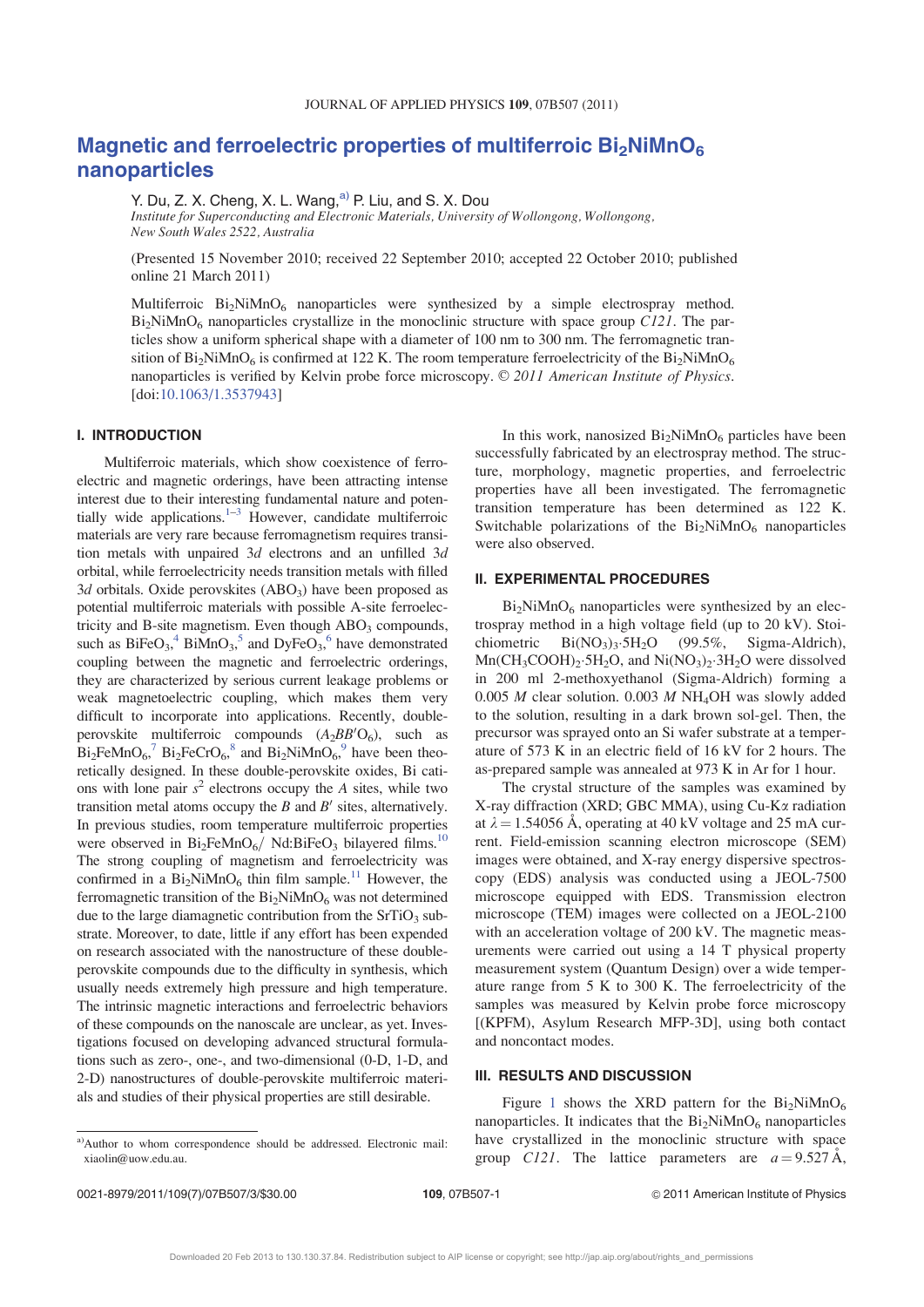

FIG. 1. XRD pattern of  $Bi_2NiMnO_6$  nanoparticles fabricated by the electrospray method.

 $b = 5.431$  Å, and  $c = 9.552$  Å. The sharp peaks confirm the highly crystalline nature of the as-obtained sample. The impurity peaks are attributed to a small amount of  $Mn_3O_4$ .

Figure 2 shows SEM and TEM images of the as-prepared  $Bi<sub>2</sub>NiMnO<sub>6</sub>$  nanoparticles. Clearly, the product consists of a high yield of spherical  $Bi<sub>2</sub>NiMnO<sub>6</sub>$  nanoparticles. The size of the nanoparticles ranges from 100 nm to 350 nm. Because the charged droplets are self-dispersing in the electric field during the electrospraying process, all of the particles are dispersed without any agglomeration. A magnified SEM image of dispersed  $Bi<sub>2</sub>NiMnO<sub>6</sub>$  nanoparticles is shown as the inset in Fig.  $2(a)$ . The nature of the products was also determined by energy dispersive spectroscopy (EDS) analysis. The EDS results confirmed that the as-obtained products contain Bi, Mn, and Ni with an atomic Bi: Mn: Ni ratio of  $\sim$ 2: 1: 1, which agrees with the expected stoichiometry and XRD results. TEM was used to further confirm the morphology and structure of the  $Bi<sub>2</sub>NiMnO<sub>6</sub>$  nanoparticles, as shown in Fig. 2(b). A magnified TEM image of an individual  $Bi<sub>2</sub>NiMnO<sub>6</sub>$  nanoparticle is shown as the inset in Fig. 2(b). The formation mechanism can be explained by the Ostwald ripening model. Initially, the  $Bi<sub>2</sub>NiMnO<sub>6</sub>$  sol is electrosprayed to form self-dispersing charged droplets in a highvoltage electric field. The solvent will evaporate from the precursor once the droplets become attached to the heated substrate. Then, the nucleation and growth of the  $Bi<sub>2</sub>NiMnO<sub>6</sub>$  particles take place. Some fragment-like dots



FIG. 2. (a) SEM image of as-prepared Bi<sub>2</sub>NiMnO<sub>6</sub> nanoparticles. The inset shows a magnified view of the dispersed particles, on which some fragmentlike dots are observed. (b) TEM image of  $Bi_2NiMnO_6$  nanoparticles; the inset is a magnified view of an individual nanoparticle. The scale bars in both insets represent 100 nm.



FIG. 3. (Color online) Magnetization as a function of temperature for  $Bi<sub>2</sub>NiMnO<sub>6</sub>$  nanoparticles measured in the temperature range from 5 K to 300 K in a magnetic field of 100 Oe; the inset is the M-H loop measured at 100 K.

are formed on the nanoparticles [see inset in Fig. 2(a)]. Because the system tries to lower its overall energy, the dots on the surface will diffuse into the particles.

Figure 3 shows the magnetization (M) as a function of temperature (T) for  $Bi_2NiMnO_6$  nanoparticles measured in the temperature range from 5 K to 300 K in a magnetic field of 100 Oe. Both zero-field-cooling and field-cooling measurements were conducted. The magnetic contribution from the substrate has been subtracted from the data. Two magnetic transitions were observed at  $T_1 = 122$  K and  $T_2 = 44$  K. In a previous study, it was reported that  $Mn_3O_4$  undergoes a ferrimagnetic transition at  $\sim$  42 K.<sup>12</sup> In our sample, the impurity Mn3O4 was detected in the XRD pattern. Therefore, the magnetic transition at  $T_2$  should be attributed to  $Mn_3O_4$  ferrimagnetic ordering. For  $Bi<sub>2</sub>NiMnO<sub>6</sub>$ , it is expected that Ni ions present a valence of  $+2$  with  $e<sub>g</sub>$  electrons, while Mn ions present a valence of  $+4$  with no  $e_g$  electrons. According to the Goodenough-Kanamori rules,<sup>13</sup> the expectation for magnetic interaction between  $Ni^{2+}$  and  $Mn^{4+}$  should be ferromagnetic ordering with a linear arrangement of Ni-O-Mn. It is believed that  $T_1$  observed in the M-T curve corresponds to the ferromagnetic transition temperature of  $Bi<sub>2</sub>NiMnO<sub>6</sub>$ . To further confirm the aforementioned analysis, the magnetization as a function of magnetic field (H) for  $Bi<sub>2</sub>NiMnO<sub>6</sub>$  nanoparticles was measured in a magnetic field of 10 kOe at 100 K, as shown in the Fig. 3 inset. The hysteresis in the M-H loop should only be contributed by  $Bi_2NiMnO_6$  at 100 K because it is far higher than the  $Mn_3O_4$  ordering temperature. Clear hysteresis behavior has been observed. The coercive field is found to be 190 Oe.

The room temperature ferroelectricity of the  $Bi<sub>2</sub>NiMnO<sub>6</sub>$ nanoparticles was then confirmed by KPFM measurements. To induce the ferroelectric dipoles (poling process), atomic force microscope (AFM) scans were carried out on a sample area of  $1.5 \times 1.5$   $\mu$ m<sup>2</sup> (scan speed of 19.6 Hz, 512 lines) in contact mode with the given biases of 0 V, 1 V, 3 V, and 5 V. Then, a second AFM scan of the  $1.5 \times 1.5 \mu m^2$  area (scan speed of 19.6 Hz, 512 lines) with a grounded tip was performed on the same area to discharge the screening charge, which had accumulated during the poling process. Due to a reduction of the screening charge by the discharge process, the surface potential directly indicates the ferroelectric